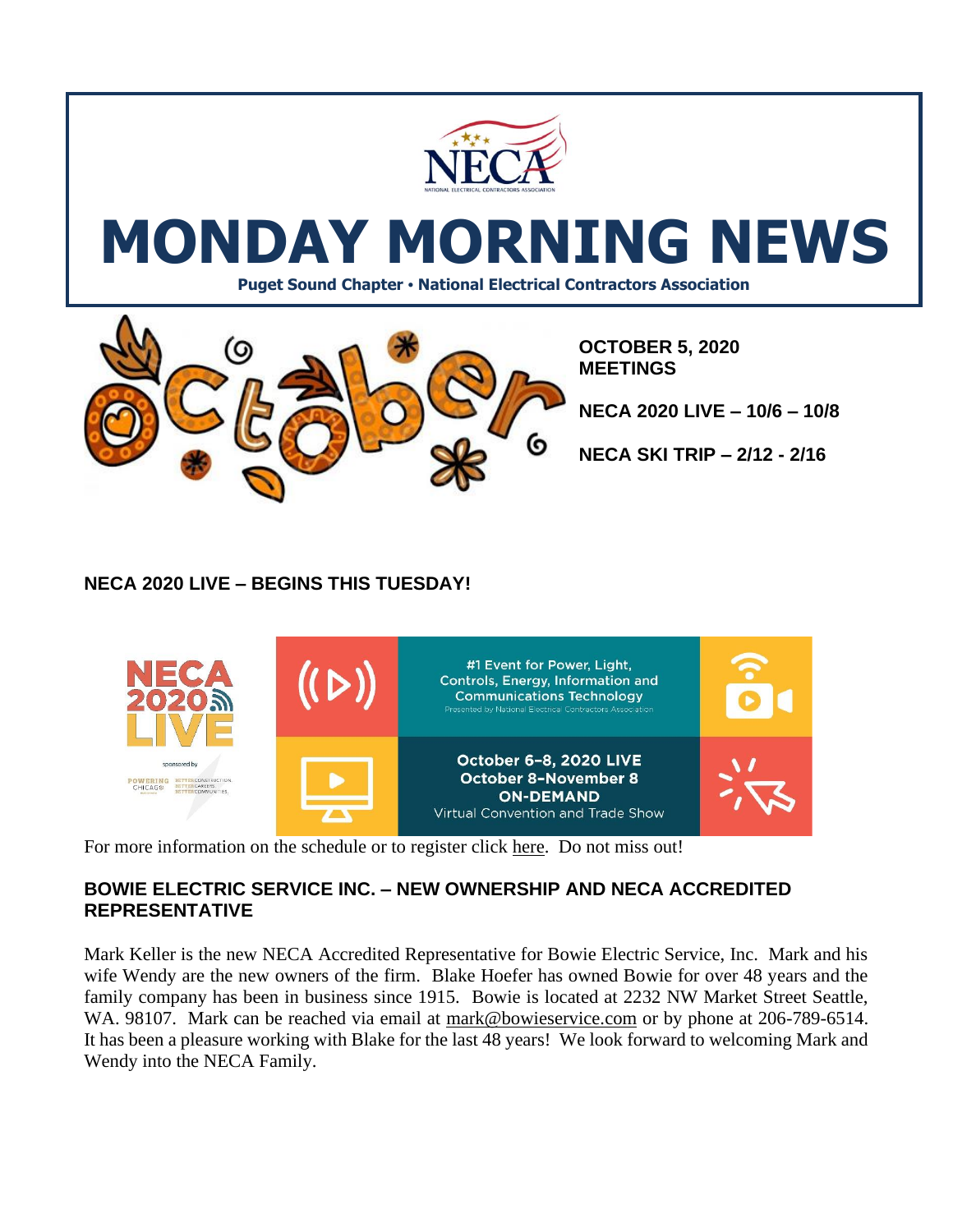### **NECA SKI TRIP – HOPING FOR THE BEST**

We are thrilled to announce that the NECA Ski Trip is being held at the beautiful resort of Sun Peaks, located in British Columbia, Canada, February 12<sup>th</sup> – 16th, 2021. Understanding the current travel restrictions to Canada, the resort is willing to be flexible if the trip cannot move forward as planned. Expect more information, including a reservation form in the next couple weeks. We have been working with the resort and can assure that the strictest social



distancing and safety protocols will be followed on the trip. NECA is also continuing to push the cost down and has been able to lower the cost to about \$875/person/double occupancy. The cost includes lodging, transportation and three days of lift tickets. In the meantime, if you have any questions, contact Chris at the NECA office. Please feel free to invite your friends, family, co-workers etc. The trip is designed to be 100% family friendly.

#### **REGISTRATION IS NOW OPEN FOR NECA 2020 VIRTUAL SAFETY SUMMIT | OCTOBER 27TH – 29TH**

Register now for the NECA 2020 Virtual Safety Summit. 2020 has caused all of us to reimagine work, life, and safety. As we begin to reemerge after months of physical distancing and working from home, keeping engaged and staying updated on the latest information is imperative to your organization's survival. To help, NECA is proud to present its first "Virtual" Safety Summit.

The summit will showcase two and a half days of programming from industry safety leaders as well as a bonus day, and a concentrated trade show focused on industry leaders. All sessions will be recorded and available to attendees for 30 days after the show. Click on the link [here](https://www.necasafetyconference.com/?utm_campaign=Safety%20Network&utm_medium=email&_hsmi=95576851&_hsenc=p2ANqtz-_YecvgzbmS2uEpIq_rp7HBBDUF-DUOaJosmwV48mzGJLT4_wfGJUkY7g43xlwZ4l7sD3Vn4GkPLggED2n572my3yupTg&utm_content=95576851&utm_source=hs_email) for pricing and registration information.



#### **NECA JOBSITE SAFTEY/LABOR LAW POSTERS**

The NECA "all-in-one" Safety/Labor Law posters are available to Puget Sound Chapter Contractor Members. These posters include all of the most current required information that contractors have to display at jobsites. If you are in need of posters, feel free to stop by the NECA office any time between 7:00 AM – 4:00 PM, or contact Puget Sound Chapter, NECA Safety Director, Justin Thayer. He can also coordinate a safety visit to your company and/or jobsites. The November 2019 Safety Poster (bottom right hand corner) is the most recent edition. If your firm does not have this edition in your office and at all jobsites, contact Justin. For more information, email Justin - [justin@necaseattle.org](mailto:justin@necaseattle.org)